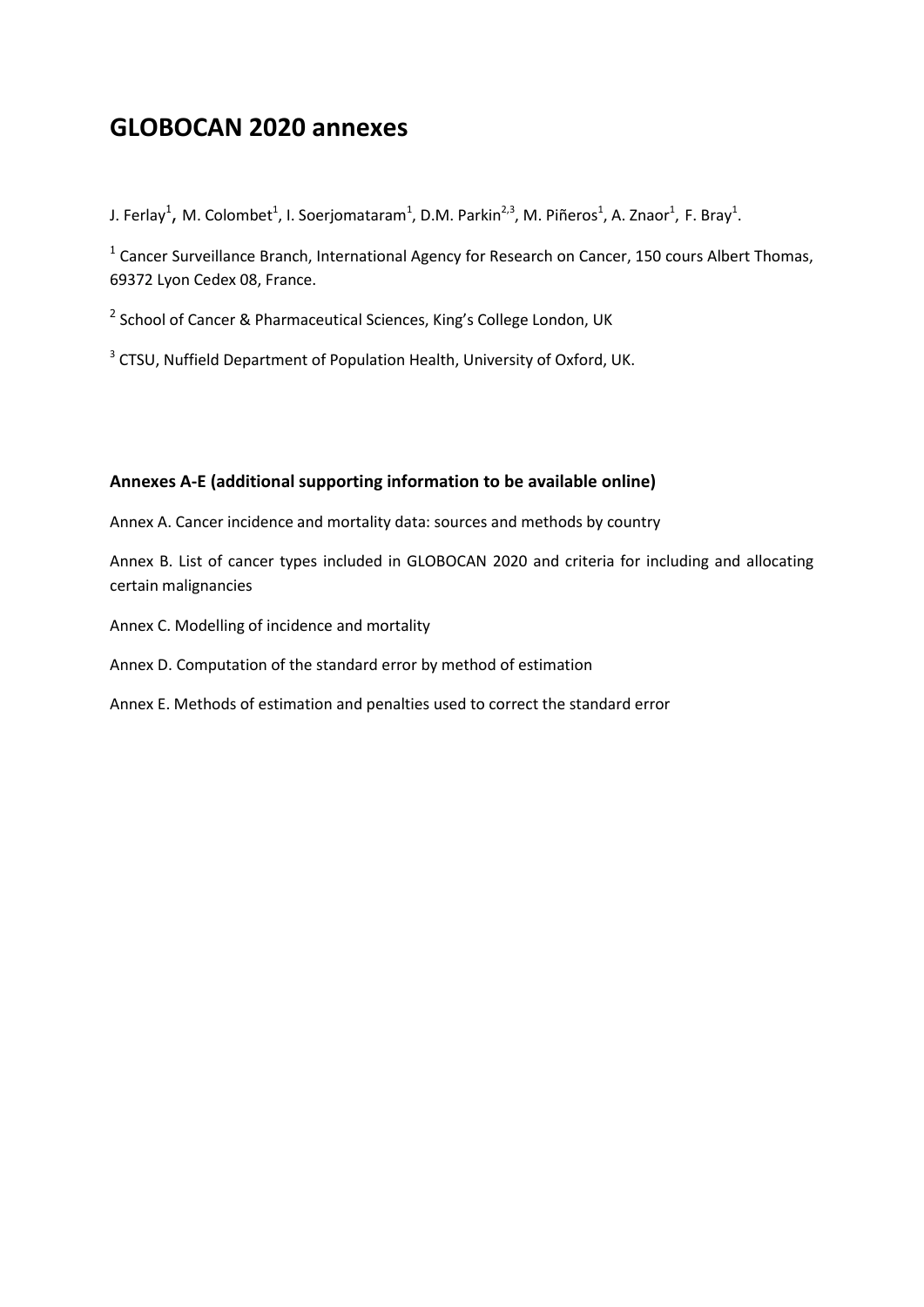### **Annex A. Cancer incidence and mortality data: sources and methods by country**

### *Estimates of cancer incidence by country*

- For 45 countries with at least six and up to ten years of recent national cancer incidence data available, corresponding rates for 2020 were predicted using short-term prediction models (*method 1*) [1]. Cancer- and sex-specific prediction models were fitted only when at least 50 cancer-specific cases for all ages were recorded per year. For the cancer and sex combinations where these criteria were not satisfied, the rates for 2020 were derived from the annual average rates recorded in the most recent period of at least three years and with at least 20 cases (all ages) recorded (method 2a or 2b).
- For 54 countries where no historical national cancer incidence data existed, or where national mortality data were not available, the most recent cancer incidence rates (as specified above) from one cancer registry (*method 2a*, 32 countries) or from multiple registries (*method 2b,* 22 countries) within the country were used as proxy for 2020.
- When registries were subnational and where national mortality data were available, national incidence was estimated from national mortality using statistical models, with the fitted mortality to incidence (M:I) ratios derived from recorded data from one or more cancer registries within the country (*method 3a*, 14 countries) or derived from recorded data from neighbouring countries, with M:I ratios between countries scaled according to levels of Human Development Index (HDI) (*method 3b*, 37 countries). These comprised one model for Africa; one for Caribbean; two for Asia; two for Europe and one for Oceania (see Annex C).
- When neither national or subnational registries, nor national mortality data were available, and the within-country source information was considered to lack the necessary level of accuracy, a set of age- and sex-specific national incidence rates for all cancers combined were obtained averaging overall rates from neighbouring countries. These rates were then partitioned to obtain the national incidence for specific sites using available cancer-specific relative frequency data (*method 4*, 5 countries).
- When neither national or subnational registries, nor national mortality data were available, and the within-country source information was either unavailable or compatible, average incidence rates from neighbouring countries in the same region were used to derive national incidence within the country (*method 9*, 30 countries).

# *Estimates of cancer mortality by country*

To maximize comparability across countries, deaths coded to ill-defined categories (ICD-10, chapter XVIII) were redistributed pro rata across cancers (malignant neoplasms ICD-10 'C' category) and all other causes excluding injuries, by year and sex. The corrected "cancer deaths" 'C' category was then partitioned into cancer-specific categories using proportions from the uncorrected data. Vital registration is also known to be incomplete during the period under study for some countries and the source data were therefore corrected using the estimated completeness as reported by the WHO when necessary. Depending on the coverage, completeness and degree of detail of the mortality data available [2], four methods were utilised:

 For 80 countries where national mortality data were available historically and a sufficient number of recorded cancer deaths were available, mortality rates were, as for incidence,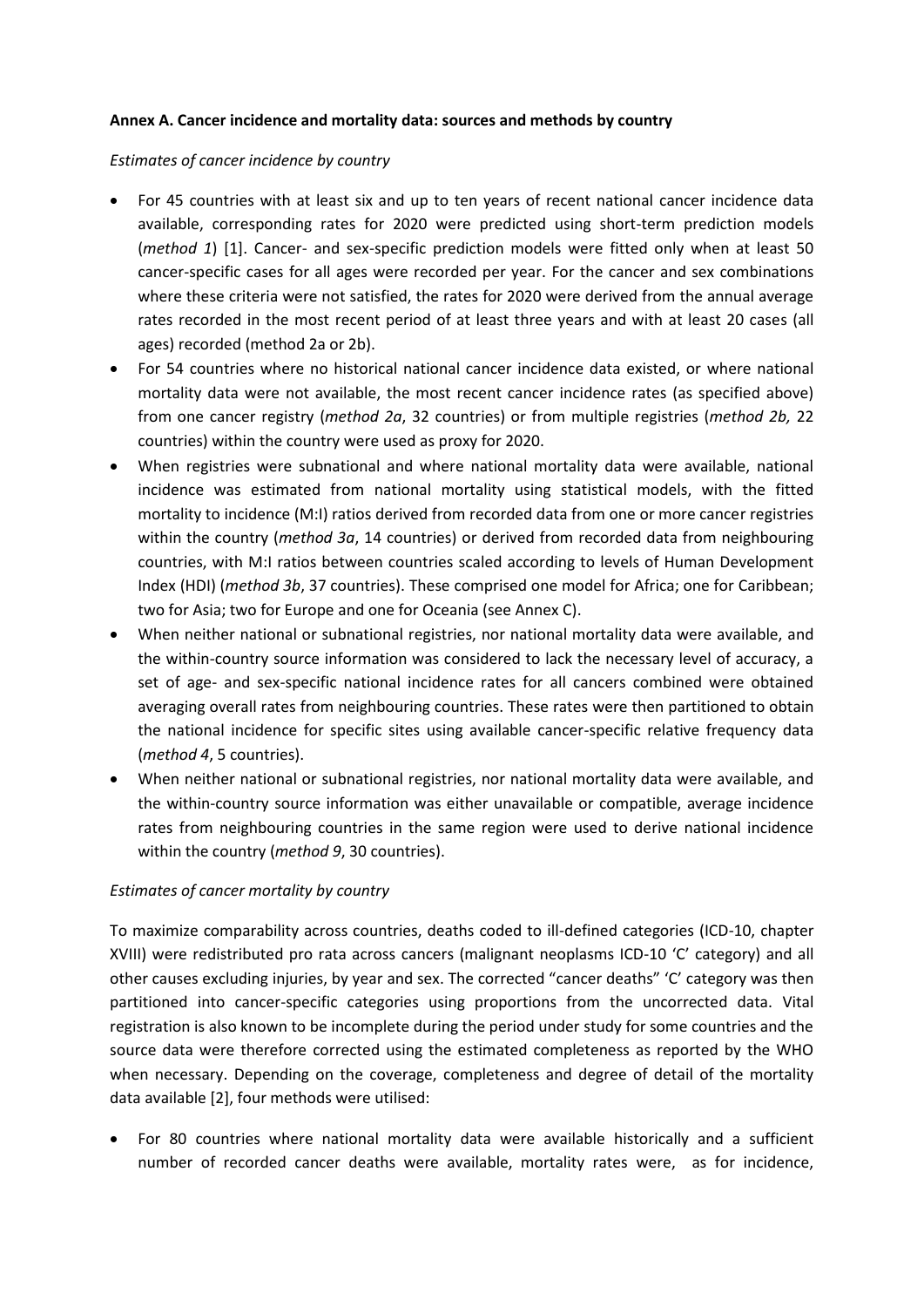projected to 2020 using the short-term prediction models and applied to the 2018 national population estimate (*method 1*)

- When recent mortality data were available from national or subnational sources, the most recent mortality rates from one source within the country (*method 2a*, 20 countries) or from multiple sources (*method 2b*, 1 country) within the country, were used as proxy for 2020.
- For 81 countries where recent mortality data were not available, national mortality was estimated from national incidence using statistical models, with the fitted incidence to mortality (I:M) ratios derived from recorded data from cancer registries, with I:M ratios between countries scaled according to levels of HDI (*method 3*). These comprised two models for Africa; three for Asia and one for Oceania (see Annex C).
- When recent mortality data were not available from national sources, and I:M ratios could not be derived using the previous method, the country-specific rates represent simply those of neighbouring countries in the same region (*method 9*, 3 countries).

The source of information (incidence and mortality) used to estimate the burden of cancer in each country is given in the file GLOBOCAN2020\_Annex\_A.xlsx file available at [https://gco.iarc.fr](https://gco.iarc.fr/)

The authors would also like to recognize and acknowledge the work of the following populationbased cancer registries who agreed to make their results available:

### **Africa**

**Algeria**- Tumour Registry of Algiers, Annaba Cancer Registry, Cancer Registry of the Wilaya of Batna, Sétif Cancer Registry, Cancer Registry of Sidi-Bel-Abbès, Tizi-Ouzou Cancer Registry, Tlemcen Cancer Registry; **Benin**- Cotonou Cancer Registry; **Botswana**- Botswana National Cancer Registry; **Burkina Faso-** Registre des cancers de Ouagadougou; **Cameroon**- Yaounde Cancer Registry; **Congo**- Registre des cancers de Brazzaville; **Cote d'Ivoire**- Registre des Cancers d'Abidjan; **Egypt**- Aswan Cancer Registry, Damietta Cancer Registry, Minia Cancer Registry; **Eswatini** - Eswatini National Cancer Registry; **Ethiopia**- Addis Ababa City Cancer Registry; **The Gambia**- The Gambia National Cancer Registry; **Gabon-** Registre du cancer du Gabon; **Ghana**- Kumasi Cancer Registry; **Guinea**- Registre de Cancer de Guinée; **Kenya**- Eldoret Cancer Registry, Nairobi Cancer Registry; **Malawi**- Malawi National Cancer Registry; **Mali**- Registre de Cancer du Mali; **Mauritius**- Mauritius National Cancer Registry; **Morocco**- Casablanca Cancer Registry, Rabat Cancer Registry; **Mozambique**- Registro de Cancro de Beira, Maputo City Cancer Registry**; Namibia**- Namibian National Cancer Registry; **Niger**- Registre des Cancers du Niger; **Nigeria**- Abuja Cancer Registry, Calabar Cancer Registry, Ekiti Cancer Registry, Ibadan Cancer Registry; **Réunion (France)**- Registre des cancers de la Réunion; **Rwanda**- Rwanda Cancer Registry; **Sierra Leone**- Sierra Leone National Cancer Registry; **South Africa**- National Cancer Registry of South Africa, Eastern Cape Cancer Registry; **Sudan**- Khartoum Cancer Registry; **Tanzania**-Dodoma Cancer Registry, Kilimanjaro Cancer Registry , Mbeya Cancer Registry, Mwanza Cancer Registry; **Tunisia**- Cancer Registry of North Tunisia, Cancer Registry of Central Region; **Uganda**- Gulu Cancer Registry, Kampala Cancer Registry; **Zambia**- National Cancer Registry of Zambia; **Zimbabwe**-Bulawayo Cancer Registry, Zimbabwe National Cancer Registry.

### **South America and Caribbean**

**Argentina**- Bahía Blanca Cancer Registry, Chaco Cancer Registry, Córdoba Cancer Registry, Entre Ríos Cancer Registry, Provincial Registry of Tumors of Mendoza, Neuquén Cancer Registry, Santa Fe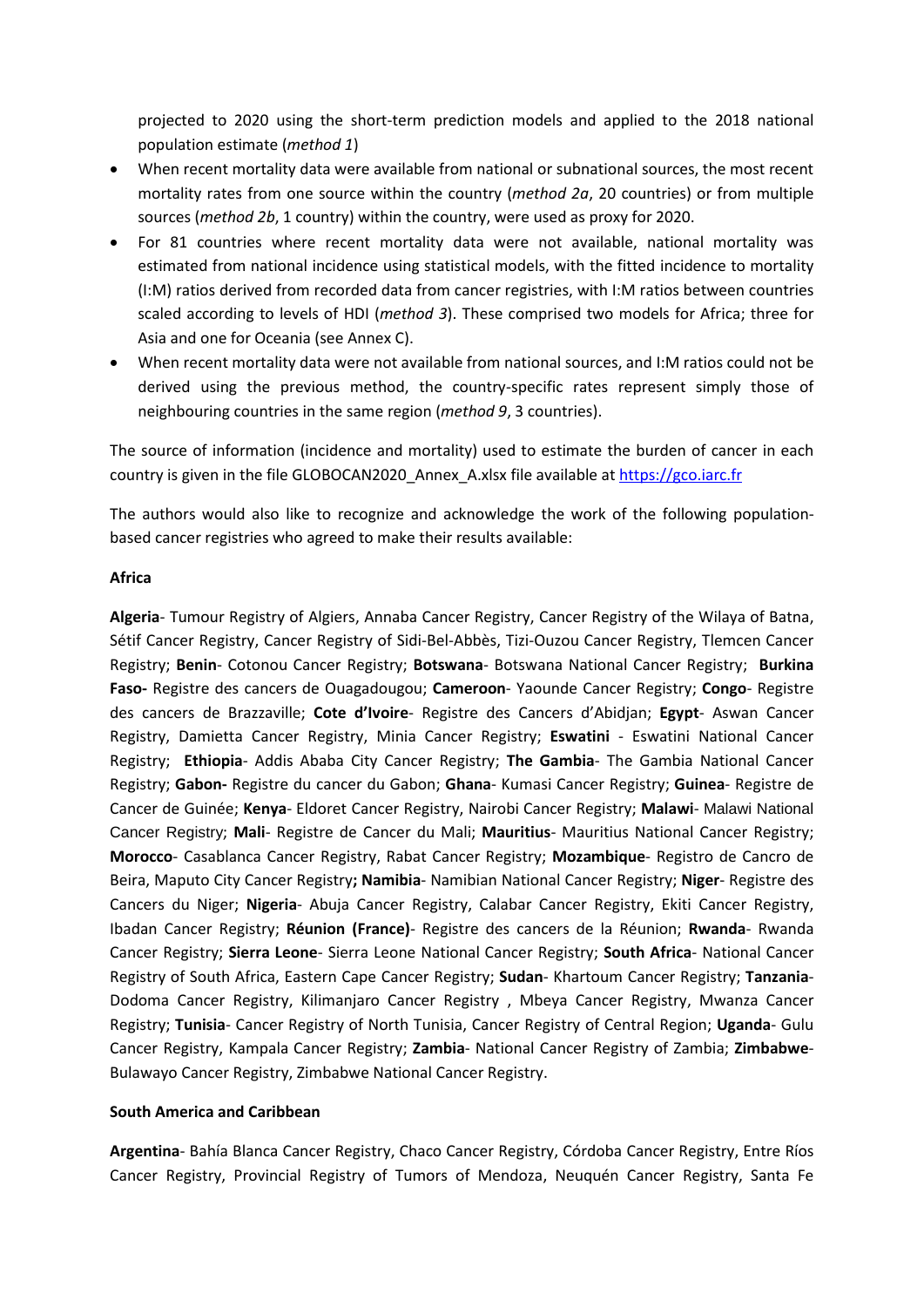Cancer Registry, Cancer Registry of the Province of Tierra del Fuego; **Brazil**- Cancer Registry of Aracaju, Barretos Cancer Registry, Cancer Registry of Curitiba, Espirito Santo Cancer Registry, Florianopolis Cancer Registry , Cancer Registry of Goiânia, Jau Cancer Registry, Cancer Registry of João Pessoa, Pocos de Caldas Cancer Registry, Recife Cancer Registry, Roraima Cancer Registry, Cancer Registry of São Paulo City; **Chile**- Cancer Registry - Region of Antofagasta, Arica Cancer Registry, Cancer Registry - Province of Bío Bío, Concepción Cancer Registry, Region de Los Ríos (Valdivia) Cancer Registry; **Colombia**- Cancer Registry of the Metropolitan Area of Bucaramanga, Cali Cancer Registry, Cancer Registry of Manizales, Cancer Registry of Pasto; **Costa Rica**- Costa Rica National Tumour Registry; **Cuba**- Cuba National Cancer Registry; **Ecuador**- Cuenca Cancer Registry, Guayaquil Cancer Registry, Loja Cancer Registry, Manabí Cancer Registry, National Tumour Registry (Quito); **France**- Registre des cancers de Guyane Française; **Guadeloupe (France)**- Registre des cancers de la Guadeloupe; **Honduras**- National Cancer Registry of Honduras (Francisco Morazán); **Jamaica**- Jamaica Cancer Registry (Kingston and St. Andrew); **Martinique (France)**- Registre des cancers de la Martinique; **Peru**- Cancer Registry of Arequipa, Metropolitan Lima Cancer Registry**; Puerto Rico**- Puerto Rico Central Cancer Registry; **Uruguay**- Uruguay National Cancer Registry**.**

### **Northern America**

**Canada**- Alberta Cancer Registry, Northwest Territories Cancer Registry, New Brunswick Cancer Registry, Nova Scotia Cancer Registry, Prince Edward Island Cancer Registry, Newfoundland and Labrador Cancer Registry, Nunavut Cancer Registry, Ontario Cancer Registry, British Columbia Cancer Registry, Manitoba Cancer Registry, Saskatchewan Cancer Registry, Yukon Cancer Registry; **USA**-Alabama Statewide Cancer Registry, Alaska Cancer Registry, Arizona Cancer Registry, Arkansas Central Cancer Registry, California Cancer Registry, Colorado Central Cancer Registry, Connecticut Tumour Registry, Delaware Cancer Registry, Florida Cancer Data System, Georgia Comprehensive Cancer Registry, Hawaii Tumour Registry, Cancer Data Registry of Idaho, Illinois State Cancer Registry, Indiana State Cancer Registry, State Health Registry of Iowa, Kentucky Cancer Registry, Louisiana Tumour Registry, Maine Cancer Registry, Massachusetts Cancer Registry, Michigan Cancer Surveillance Program, Mississippi Cancer Registry, Missouri Cancer Registry and Research Center, Montana Central Tumour Registry, Nebraska Cancer Registry, New Hampshire State Cancer Registry, New Jersey State Cancer Registry, New Mexico Tumour Registry, New York State Cancer Registry, North Carolina Central Cancer Registry, North Dakota Statewide Cancer Registry, Ohio Cancer Incidence Surveillance System, Oklahoma Central Cancer Registry, Oregon State Cancer Registry, Pennsylvania Cancer Registry, Rhode Island Cancer Registry, South Carolina Central Cancer Registry, South Dakota Cancer Registry, Tennessee Cancer Registry, Texas Cancer Registry, Utah Cancer Registry, Vermont Cancer Registry, Virginia Cancer Registry, Washington State Cancer Registry, West Virginia Cancer Registry, Wisconsin Cancer Reporting System, Wyoming Cancer Surveillance Program.

### **Asia**

**Bahrain**- Bahrain National Cancer Registry; **Brunei**- Brunei National Cancer Registry; **China**- Anshan Cancer Registry, Baoding Cancer Registry, Beijing Cancer Registry, Benxi Cancer Registry, Changle Cancer Registry, Cili Cancer Registry, Cixi Cancer Registry, Cixian County Cancer Registry, Dafeng Cancer Registry, Dancheng Cancer Registry, Daoli District-Harbin Cancer Registry, Dazhu Cancer Registry, Dehui Cancer Registry, Donghai Cancer Registry, Fei Cheng Cancer Registry, Ganyu Cancer Registry, Ganzhou District-Zhangye Cancer Registry, Gongan Cancer Registry, Guangzhou Cancer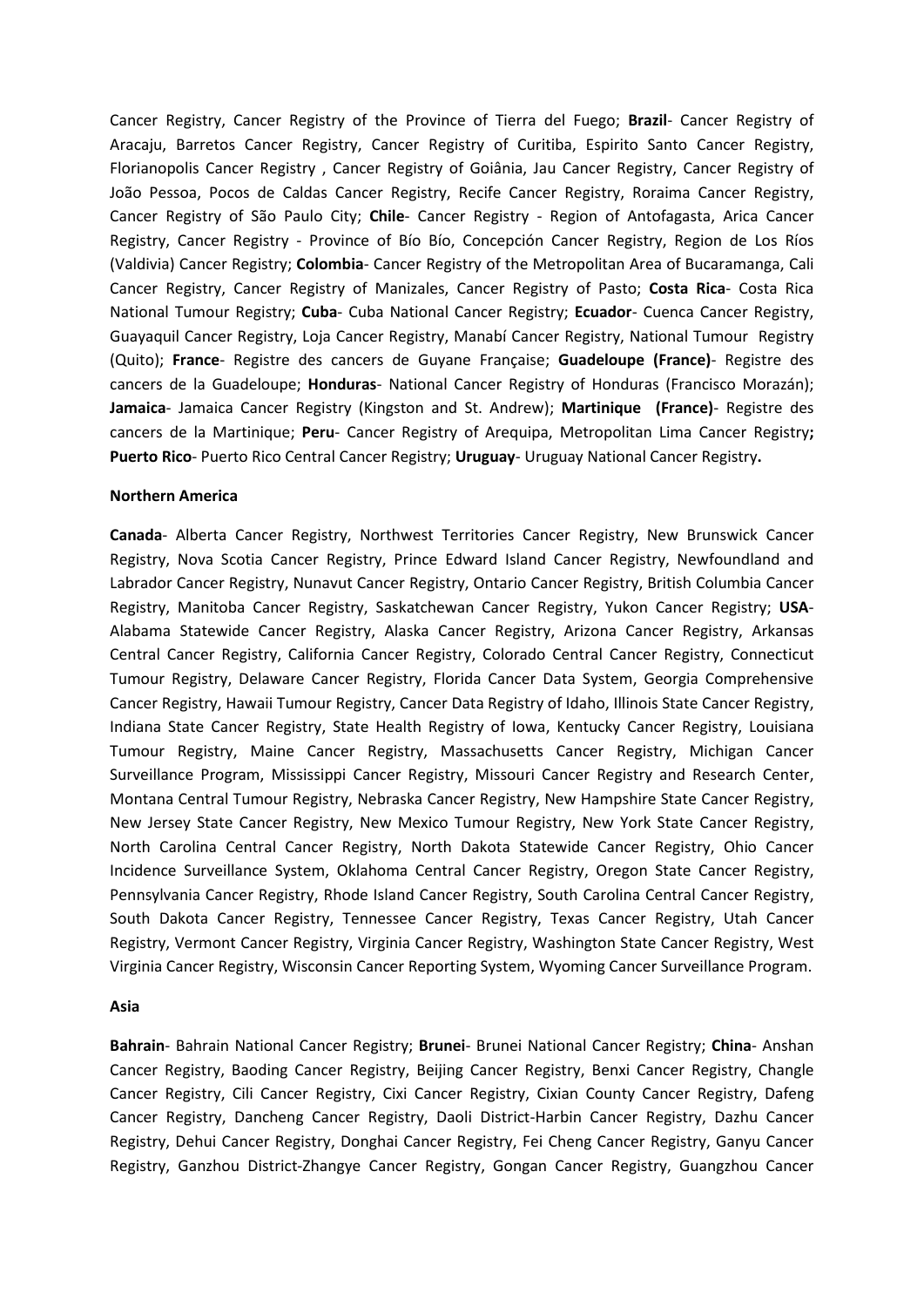Registry, Guanyun Cancer Registry, Guilin Cancer Registry, Haimen Cancer Registry, Haining City Cancer Registry, Hangzhou Cancer Registry, Hefei Cancer Registry, Hengdong Cancer Registry, Hepu Cancer Registry, Hong Kong Cancer Registry, Huaian District-Huaian Cancer Registry, Huaiyin District-Huaian Cancer Registry, Huixian Cancer Registry, Jiangmen Cancer Registry, Jianhu Cancer Registry, Jianping Cancer Registry, Jiashan County Cancer Registry, Jiaxing Cancer Registry, Jingtai Cancer Registry, Jingxian Cancer Registry, Jinhu Cancer Registry, Jiyuan Cancer Registry, Junan Cancer Registry, Liangzhou District-Wuwei City Cancer Registry, Lianshui Cancer Registry, Lianyungang Cancer Registry, Linqu County Cancer Registry, Lintan Cancer Registry, Linzhou Cancer Registry, Liuzhou Cancer Registry, Luoshan Cancer Registry, Luoyang Cancer Registry, Lushan Cancer Registry, Maanshan Cancer Registry, Macao Cancer Registry, Macheng Cancer Registry, Nan Gang District-Harbin Cancer Registry, Neixiang Cancer Registry, Pengzhou Cancer Registry, Qidong Cancer Registry, Qingyang District-Chengdu Cancer Registry, Shanghai Cancer Registry, Shangyu Cancer Registry, Shenqiu Cancer Registry, Shenyang Cancer Registry, Sheyang County Cancer Registry, Shifeng District-Zhuzhou Cancer Registry, Shexian Cancer Registry, Sihui Cancer Registry, Tengzhou Cancer Registry, Tianjin Cancer Registry, Tianjin Rural Areas Cancer Registry, Tongling Cancer Registry, Wenshang Cancer Registry, Wuan Cancer Registry, Wufeng Cancer Registry, Wuhan Cancer RegistryWuxi Cancer Registry, Xianju Cancer Registry, Xining Cancer Registry, Xinyuan Cancer Registry, Xiping Cancer Registry, Yang Cheng Cancer Registry, Yangquan Cancer Registry, Yanji Cancer Registry, Yanshi Cancer Registry, Yanting Cancer Registry, Yingdong District-Fuyang Cancer Registry, Yueyanglou Cancer Registry, Zhaoyuan Cancer Registry, Zhongshan Cancer Registry, Zhuanghe Cancer Registry, Zoucheng Cancer Registry; **India**- Ahmedabad Cancer Registry, Aurangabad Cancer Registry, Bangalore Cancer Registry, Barshi Cancer Registry, Bhopal Cancer Registry, Cachar Cancer Registry, Chennai Cancer Registry, Delhi Cancer Registry, Dibrugarh Cancer Registry, Dindigul Cancer Registry, Kamrup Cancer Registry, Kollam Cancer Registry, Karwar Cancer Registry, Imphal/Manipur Cancer Registry, Mansa District Population Based Cancer Registry, Meghalaya Cancer Registry, Mizoram Cancer Registry, Mumbai Cancer Registry, Nagpur Cancer Registry, Nagaland Cancer Registry, Poona Cancer Registry, Ratnagiri Cancer Registry, Sangrur District Population Based Cancer Registry, Sikkim Cancer Registry, Trivandrum Cancer Registry, Tripura Cancer Registry; **Iran**- Iranian National Population-based Cancer Registry; **Israel**- Israel National Cancer Registry; **Japan**- Aichi Cancer Registry, Fukui Cancer Registry, Hiroshima Cancer Registry, Miyagi Cancer Registry, Nagasaki Cancer Registry, Niigata Cancer Registry, Osaka Cancer Registry, Tochigi Cancer Registry, Yamagata Cancer Registry; **Jordan**- Jordan National Cancer Registry; **Kazakhstan**- Kazakhstan National Cancer Registry; **Republic of Korea**- Korea Central Cancer Registry, Busan Cancer Registry, Daegu Cancer Registry, Daejeon Cancer Registry, Gwanju Cancer Registry, Incheon Cancer Registry, Jejudo Cancer Registry, Seoul Cancer Registry, Ulsan Cancer Registry; **Kuwait**- Kuwait National Cancer Registry; **Lebanon**- Lebanon National Cancer Registry**; Malaysia**- Malaysian National Cancer Registry, Penang Cancer Registry; **Nepal**- Kathmandu Valley Cancer Registry; Siraha, Saptari, Dhanusha, Mohattari (SSDM) Cancer Registry, Rukum Cancer Registry; **Oman**- Oman National Cancer Registry; **Pakistan**- Punjab Cancer Registry; **Philippines**-Cebu Cancer Registry, Manilla Cancer Registry, Rizal Cancer Registry; **Qatar**- Qatar National Cancer Registry; **Saudia Arabia**- Saudia Arabia National Cancer Registry, Riyadh Cancer Registry; **Thailand**-Bangkok Cancer Registry, Chiang Mai Cancer Registry, Chonburi Cancer Registry, Khon Kaen Cancer Registry, Lampang Cancer Registry, Lopburi Cancer Registry, Songkhla Cancer Registry, Surat Thani Cancer Registry; **Turkey**- Ankara Cancer Registry, Antalya Cancer Registry, Bursa Cancer Registry, Edirne Cancer Registry, Erzurum Cancer Registry, Eskisehir Cancer Registry, Izmir Cancer Registry,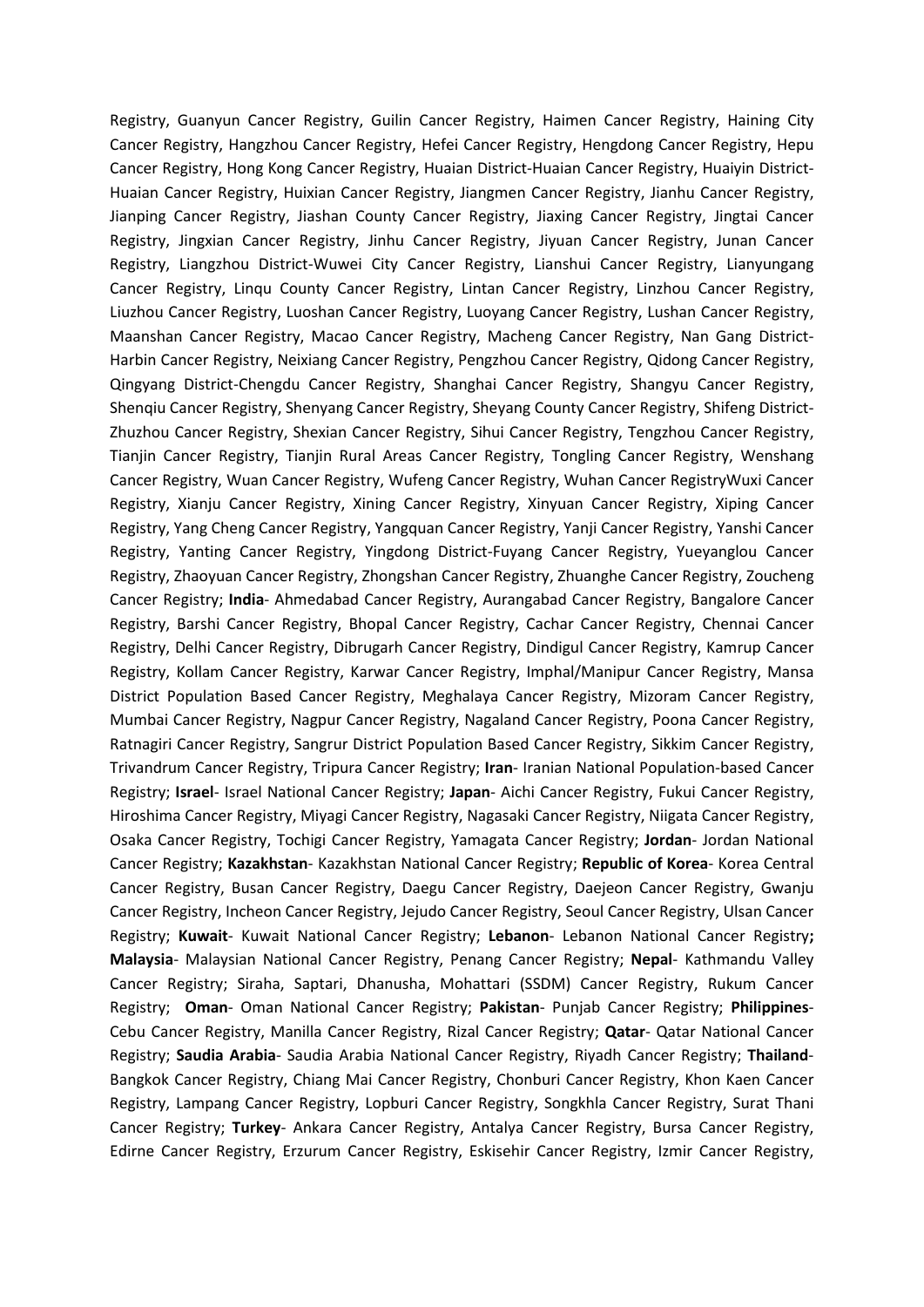Samsun Cancer Registry, Trabzon Cancer Registry; **Vietnam**- Hanoi City cancer registry, Ho Chi Minh City Cancer Registry**.**

#### **Europe**

**Austria**- Austrian Cancer Registry; **Belarus**- Belarussian National Cancer Registry; **Belgium**- Belgian Cancer Registry; **Bosnia and Herzegovina**- Republika of Srpska Cancer Registry; **Bulgaria**- Bulgarian National Cancer Registry; **Croatia**- Croatian National Cancer Registry; **Cyprus**- Cyprus Cancer Registry; **Czechia**- Czech National Cancer Registry; **Denmark**- Danish Cancer Registry; **Estonia**-Estonian Cancer Registry; **France**- Bas-Rhin Cancer Registry, Calvados Cancer Registries, Doubs Cancer Registry, Gironde Cancer Registry, Haut-Rhin Cancer Registry, Herault Cancer Registry, Isere Tumour Registry, Lille-Metropole Cancer Registry, Limousin Cancer Registry, Loire-Atlantique Cancer Registry, Manche Cancer Registry, Somme Cancer Registry, Tarn Cancer Registry, Territoire de Belfort Cancer Registry; **Germany**- Cancer Registry Bavaria, Bremen Cancer Registry, Hamburg Cancer Registry, Lower Saxony Cancer Registry, Epidemiological Cancer Registry North Rhine-Westphalia, Cancer Registry of Rhineland-Palatinate, Saarland Cancer Registry, Schleswig-Holstein Cancer Registry; **Iceland**- Icelandic Cancer Registry; **Ireland**- National Cancer Registry Ireland; **Italy**- Aosta Valley Cancer Registry, Barletta Cancer Registry, Basilicata Cancer Registry, Bergamo Cancer Registry, Province of Biella Cancer Registry, Cancer Registry of Caserta, Integrated Cancer Registry of Catania-Messina-Siracusa-Enna, Cancer Registry of Como province, Cremona Cancer Registry, Ferrara Province Cancer Registry, Friuli-Venezia Giulia Cancer Registry, Latina Province Cancer Registry, Lecco Cancer Registry, Cancer Registry of South Lombardy, Mantova Cancer Registry, Milano Tumour Registry, Tumour Registry of Modena, Monza Cancer Registry, Naples Cancer Registry, Nuoro Cancer Registry, Palermo Province Cancer Registry, Parma Cancer Registry, Piacenza Cancer Registry, Ragusa Cancer Registry, Reggio Emilia Province Tumour Registry, Romagna Tumour Registry, Sassari Province Tumour Registry, Sondrio Province Tumour Registry, South Tyrol Cancer Registry, Cancer Registry of the Province of Syracuse, Taranto Cancer Registry, Trento Cancer Registry, Piedmont Tumour Registry, Tuscany Region Tumour Registry, Umbrian Tumour Registry, Varese Tumour Registry, Veneto Tumour Registry; **Latvia**- Latvian Cancer Registry; **Lithuania**- Lithuanian Cancer Registry; **Malta**- Malta National Cancer Registry; **Montenegro**- Registry of Malignant Neoplasms of Montenegro ; **Netherlands**- Netherlands Cancer Registry; **Norway**- Cancer Registry of Norway; Poland- Cracow City and District Cancer Registry, Greater Poland Cancer Registry, Kielce Regional Cancer Registry, Lower Silesian Cancer Registry, Lublin Cancer Registry, Podkarpackie Cancer Registry; **Portugal**- Azores Cancer Registry, Central Region Cancer Registry, North Region Cancer Registry, South Region Cancer Registry; **Romania**- Cluj Regional Cancer Registry, Timisoara Regional Cancer Registry; **Russian Federation**- Arkhangelsk Cancer Registry, Chelyabinsk Cancer Registry, Karelia Cancer Registry, Saint Petersburg Cancer Registry, Samara Cancer Registry; **Serbia**- Central Serbia Cancer Registry; **Slovakia**- Slovakia National Cancer Registry; **Slovenia**- Cancer Registry of the Republic of Slovenia; **Spain**- Albacete Cancer Registry, Asturias Cancer Registry, Basque Country Cancer Registry, Canary Islands Cancer Registry, Castellón Cancer Registry, Ciudad Real Cancer Registry, Cuenca Cancer Registry, Girona Cancer Registry, Granada Cancer Registry, La Rioja Cancer Registry, Mallorca Cancer Registry, Murcia Cancer Registry, Navarra Cancer Registry, Tarragona Cancer Registry; **Switzerland**- Basel Cancer Registry, Fribourg Tumour Registry, Geneva Cancer Registry, Graubünden and Glarus Cancer Registry, Neuchatel Cancer Registry, St. Gallen-Appenzell Cancer Registry, Ticino Cancer Registry, Valais Cancer Registry, Vaud Cancer Registry, Zurich Cancer Registry; **United Kingdom**- National Cancer Registration Service (NCRS), Northern Ireland Cancer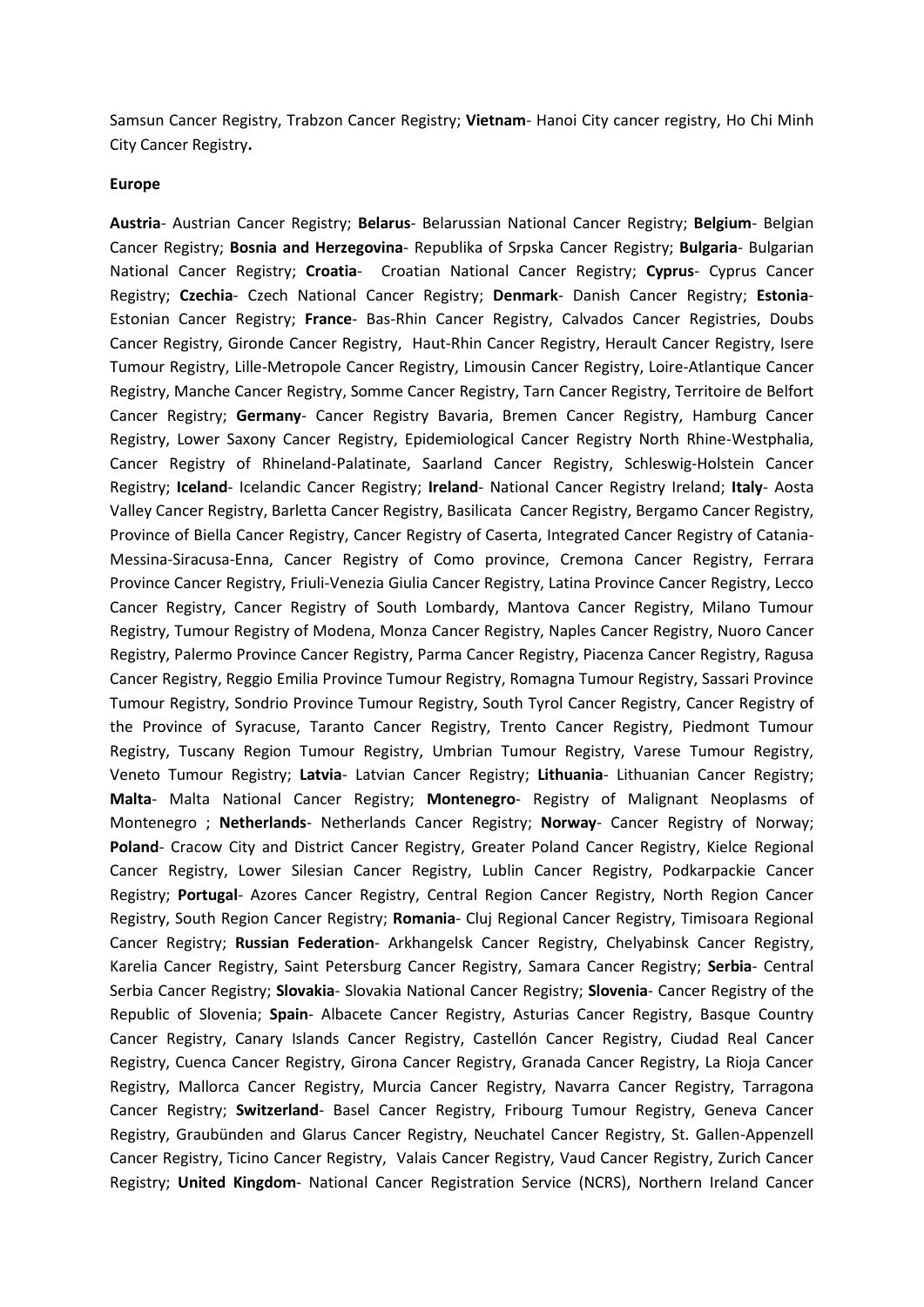Registry, Scottish Cancer Registry, Welsh Cancer Intelligence and Surveillance Unit; **Ukraine**- National Cancer Registry of Ukraine.

# **Oceania**

**Australia**- Australian Capital Territory Cancer Registry, New South Wales Central Cancer Registry, Northern Territory Cancer Registry, Queensland Cancer Registry, South Australian Cancer Registry, Tasmanian Cancer Registry, Victorian Cancer Registry, Western Australian Cancer Registry; **New Caledonia (France)**- Registre du cancer de Nouvelle-Calédonie; **New Zealand-** New Zealand Cancer Registry; **USA-** Pacific Regional Central Cancer Registry (NPCR).

[1] Dyba T, Hakulinen T. Comparison of different approaches to incidence prediction based on simple interpolation techniques. Stat Med 2000; 19 (13):1741–52.

[2] World health statistics 2018: monitoring health for the SDGs, sustainable development goals. Geneva: World Health Organization; 2018.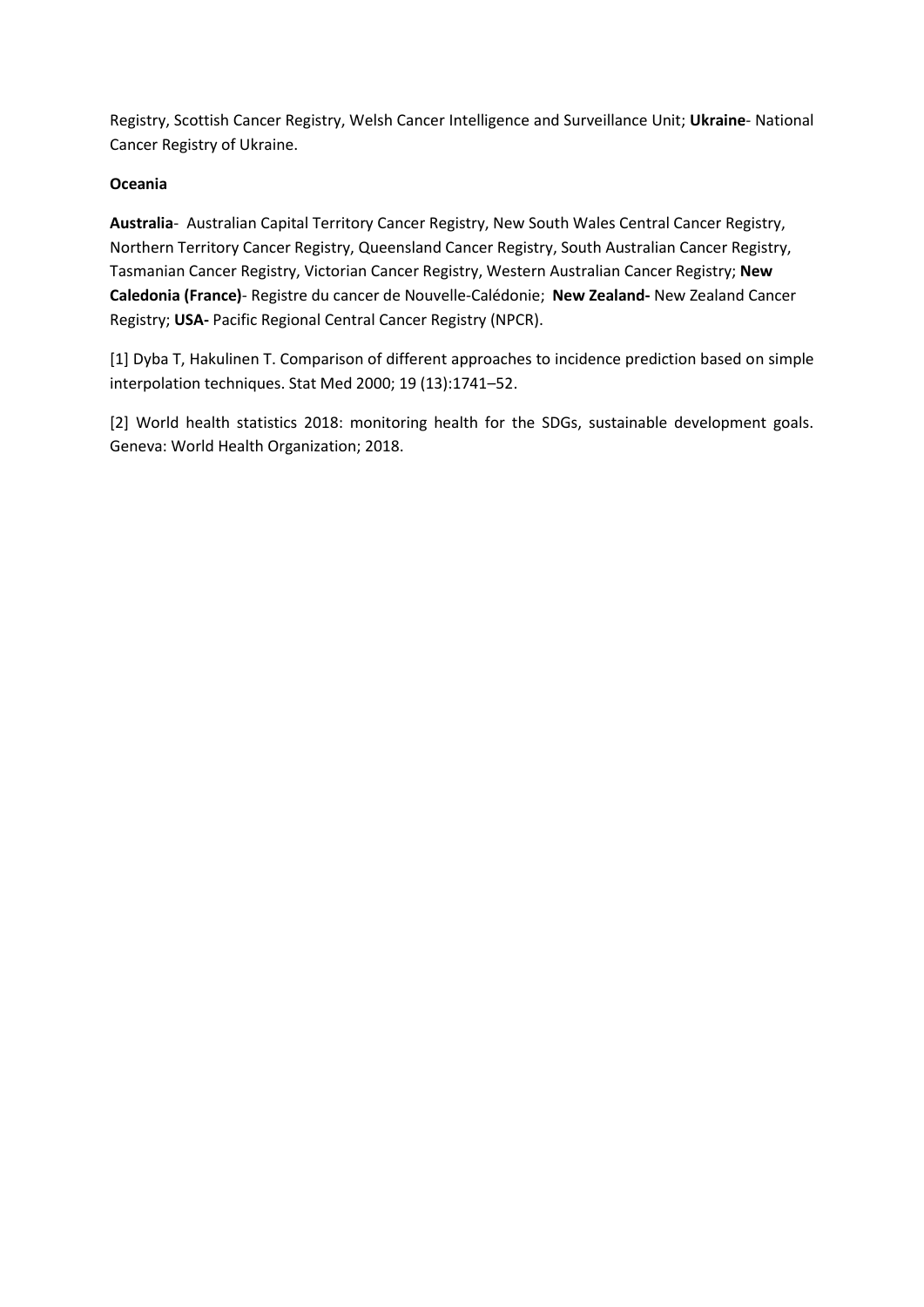# **Annex B. List of cancer sites included in GLOBOCAN 2020 and criteria for including and allocating certain malignancies.**

The 38 categories of cancer estimated in GLOBOCAN 2020 include malignant neoplasms only, except for bladder cancer which may include some carcinomas in situ or tumours of uncertain or unknown behaviour (ICD-10 categories D09.0 and D41.4 respectively) in incidence (but not in mortality) depending on the definition of malignancy in each cancer registry. The categories "Kaposi sarcoma", "non-Hodgkin lymphoma" and "All cancers" include some disease entities that have been coded in mortality (but not incidence) statistics to the ICD-10 category B21 (HIV disease resulting in neoplasms). The category "Non-melanoma skin cancer (C44)" (NMSC) excludes basal cell carcinomas (BCC) in incidence, while mortality includes deaths from all types of NMSCs.

1. Lip, oral cavity (C00-06) 2. Salivary glands (C07-08) 3. Oropharynx (C09-10) 4. Nasopharynx (C11) 5. Hypopharynx (C12-13) 6. Oesophagus (C15) 7. Stomach (C16) 8. Colon (C18) 9. Rectum (C19-20) 10. Anus (C21) 11. Liver (including intrahepatic bile ducts C22) 12. Gallbladder (C23) 13. Pancreas (C25) 14. Larynx (C32) 15. Lung (including trachea, C33-34) 16. Melanoma of skin (C43) 17. Non-melanoma skin cancer (C44) 18. Mesothelioma (C45) 19. Kaposi sarcoma (C46) 20. Female breast (C50) 21. Vulva (C51) 22. Vagina (C52) 23. Cervix uteri (C53) 24. Corpus uteri (C54) 25. Ovary (C56) 26. Penis (C60) 27. Prostate (C61) 28. Testis (C62) 29. Kidney (including renal pelvis C64-65) 30. Bladder (C67) 31. Brain, central nervous system (C70-72) 32. Thyroid (C73) 33. Hodgkin lymphoma (C81) 34. Non-Hodgkin lymphoma (C82-86, C96) 35. Multiple myeloma (and immunoproliferative diseases C88+C90) 36. Leukaemia (C91-95) 37. Other specified cancers (C17, C24, C30-31, C37-38, C40-41, C47-49, C57-58, C63, C66, C68-69, C74-75) 38. Unspecified sites (C76-80, C97) 39. All cancers (C00-97)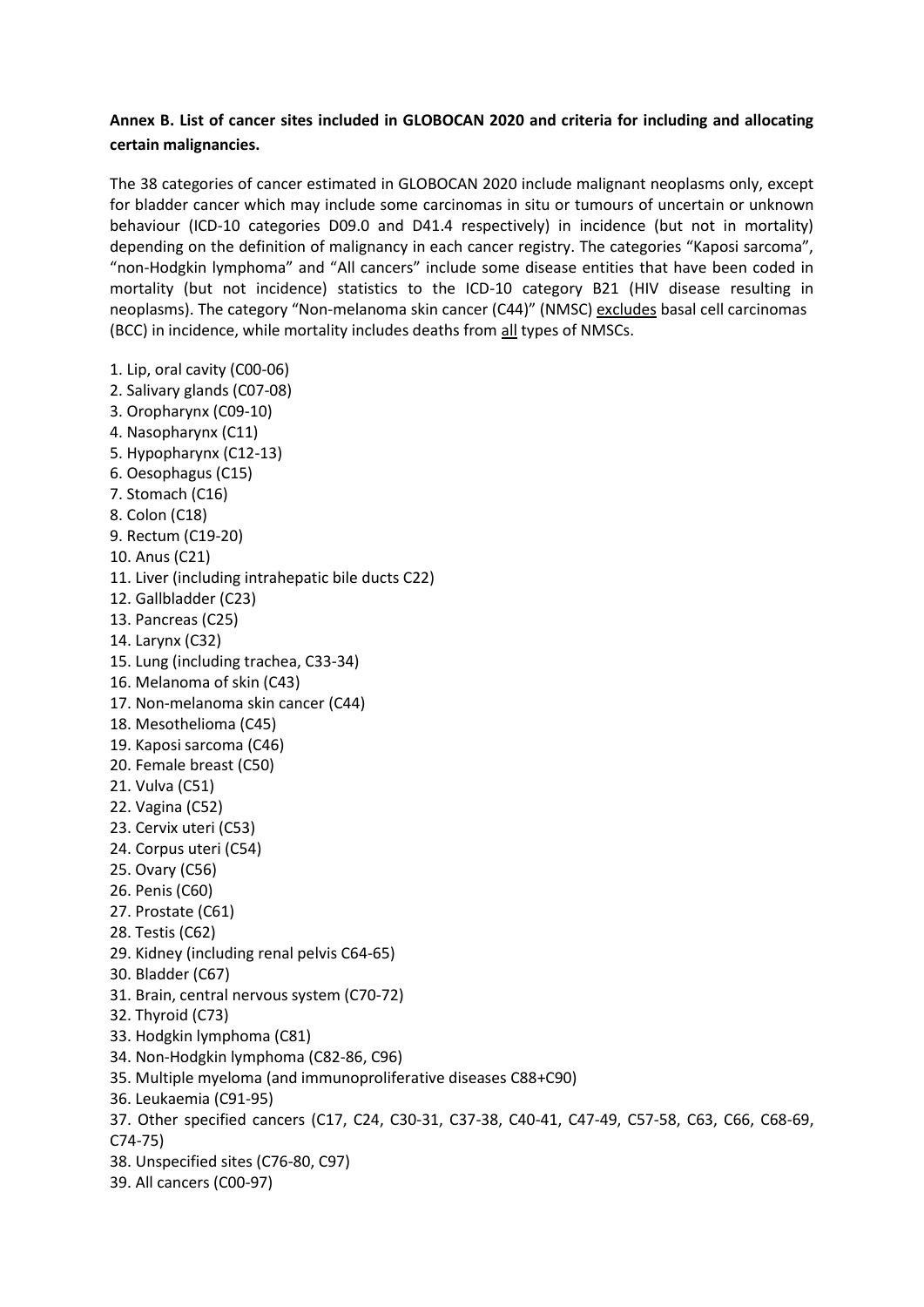### *Ill-defined codes*

Wherever national or subnational data were available for the following ICD-10 unspecified cancer groupings they were redistributed to specific categories by year, sex and age: C14.0 (pharynx, unspecified), C14.8 (overlapping lesion of lip, oral cavity and pharynx), C26.0 (intestinal tract, part unspecified), C26.8-9 (ill-defined sites within the digestive system), C39 (other and ill-defined sites in the respiratory system), C55 (uterus, unspecified), C57.8-9 (female genital organ, unspecified), C63.8- 9 (male genital organ, unspecified), C68.8-9 (urinary organs, unspecified) and C75.8-9 (endocrine glands, unspecified); the three-digit C14 (other and ill-defined sites in the lip, oral cavity and pharynx) and C26 (other and ill-defined digestive organs) were redistributed when the 4<sup>th</sup> digit categories were not available.

Given the large variations in the accuracy of death certificates related to cancer of the uterus, with many deaths recorded as "uterus cancer, not otherwise specified" (ICD-10 C55), these proportions were relocated to specified sites. By default, the number of cancer deaths coded as "uterus unspecified" was reallocated to either cervix (C53) or corpus (C54) uterine cancer according to agespecific proportions in the same population when the all age proportion of uterine cancer deaths coded to the unspecified category was considered to be low (<25% of the total). For the other countries for which country-specific incidence and survival data were available, mortality for cervix uteri (C53) and corpus uteri (C54) cancers was estimated from incidence and 5-year relative survival probabilities. The total number of cancer deaths from uterine cancers (ICD-10 C53-55) estimated in 2020 were then partitioned into cervix and corpus uteri cancers using the proportions obtained from the survival analysis, and then further stratified by age using age-specific death counts of the two sites (C53 and C54) extracted from the WHO mortality database.

No attempt was made to reallocate the 'unspecified cancers' group (ICD-10 categories C76-80+C97) into some specific categories: should a simple reallocation by site, sex and age be performed, it could amplify the over representation of some cancer sites such as screen-detectable cancers in incidence or cancers with possible inclusion of metastatic cancers along with primary neoplasms in mortality.

|                 |              | Redistribution of ill-defined codes (ICD-10 4 digit) |       |           |     |     |           |           |         |         |
|-----------------|--------------|------------------------------------------------------|-------|-----------|-----|-----|-----------|-----------|---------|---------|
|                 | C14.0        | C14.8                                                | C26.0 | $C26.8-9$ | C39 | C55 | $C57.8-9$ | $C63.8-9$ | C68.8-9 | C75.8-9 |
| C00-06          |              | X                                                    |       |           |     |     |           |           |         |         |
| C07-08          |              | X                                                    |       |           |     |     |           |           |         |         |
| C09-10          | $\mathsf{x}$ | X                                                    |       |           |     |     |           |           |         |         |
| C11             | X            | X                                                    |       |           |     |     |           |           |         |         |
| $C12-13$        | X            | X                                                    |       |           |     |     |           |           |         |         |
| C15             |              |                                                      |       | X         |     |     |           |           |         |         |
| C16             |              |                                                      |       | X         |     |     |           |           |         |         |
| C18             |              |                                                      | x     | x         |     |     |           |           |         |         |
| $C19-20$        |              |                                                      | X     | X         |     |     |           |           |         |         |
| C <sub>21</sub> |              |                                                      | x     | x         |     |     |           |           |         |         |
| C <sub>22</sub> |              |                                                      |       | x         |     |     |           |           |         |         |
| C <sub>23</sub> |              |                                                      |       | x         |     |     |           |           |         |         |
| C <sub>25</sub> |              |                                                      |       | x         |     |     |           |           |         |         |
| C <sub>32</sub> |              |                                                      |       |           | X   |     |           |           |         |         |
| C33-34          |              |                                                      |       |           | X   |     |           |           |         |         |
| C43             |              |                                                      |       |           |     |     |           |           |         |         |
| C44             |              |                                                      |       |           |     |     |           |           |         |         |
| C45             |              |                                                      |       |           |     |     |           |           |         |         |
| C46             |              |                                                      |       |           |     |     |           |           |         |         |
| C50             |              |                                                      |       |           |     |     |           |           |         |         |
| C51             |              |                                                      |       |           |     |     | X         |           |         |         |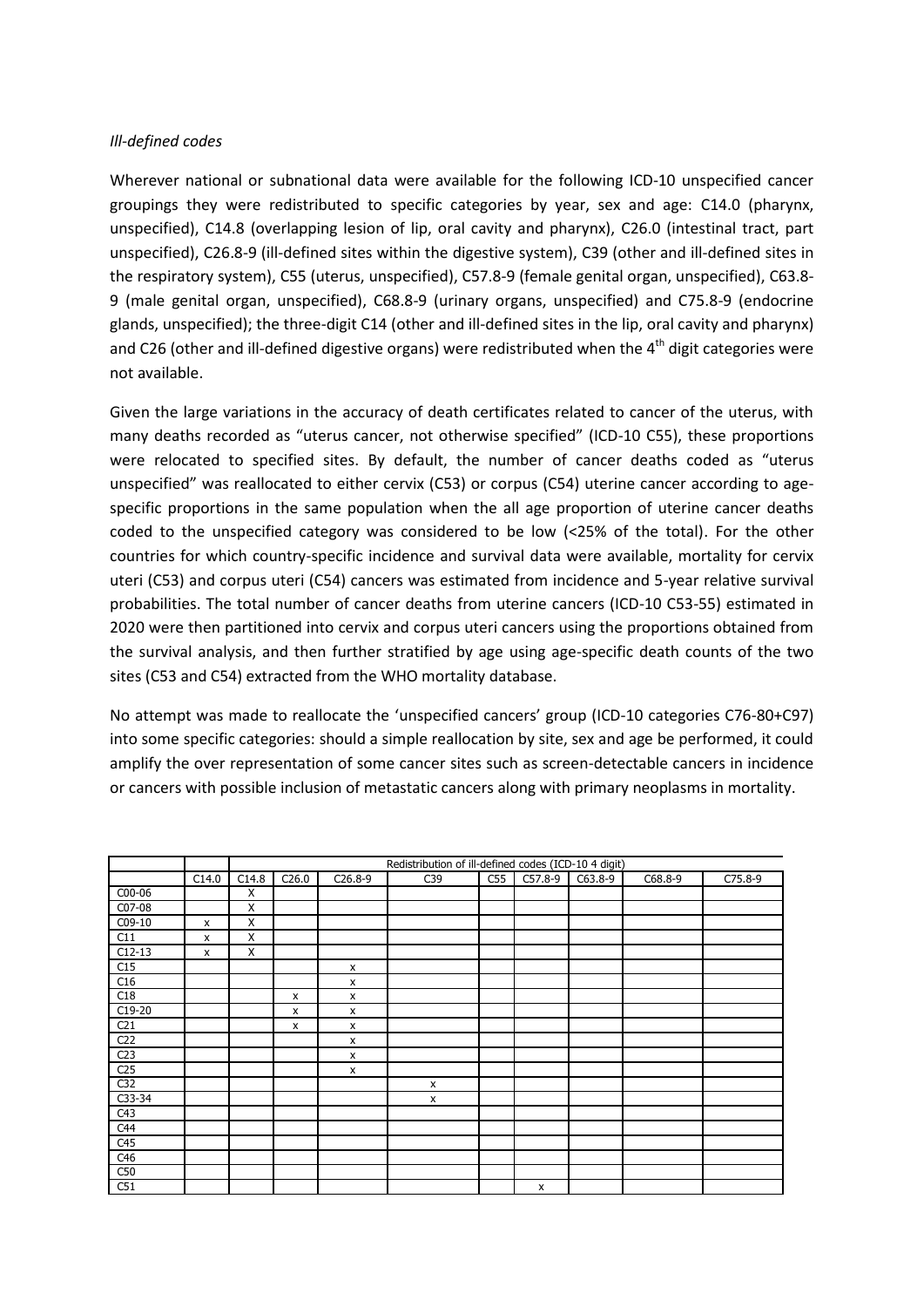| C52         |       |     |            |                |   | x       |         |              |              |
|-------------|-------|-----|------------|----------------|---|---------|---------|--------------|--------------|
| C53         |       |     |            |                | x | x       |         |              |              |
| C54         |       |     |            |                | x | X       |         |              |              |
| C56         |       |     |            |                |   | x       |         |              |              |
| C60         |       |     |            |                |   |         | x       |              |              |
| C61         |       |     |            |                |   |         | x       |              |              |
| C62         |       |     |            |                |   |         | x       |              |              |
| C64-65      |       |     |            |                |   |         |         | x            |              |
| C67         |       |     |            |                |   |         |         | x            |              |
| C70-72      |       |     |            |                |   |         |         |              |              |
| C73         |       |     |            |                |   |         |         |              | x            |
| C81         |       |     |            |                |   |         |         |              |              |
| C82-86, C96 |       |     |            |                |   |         |         |              |              |
| $C88 + C90$ |       |     |            |                |   |         |         |              |              |
| C91-95      |       |     |            |                |   |         |         |              |              |
| Other       | C14.2 | C17 | C24, C26.1 | C30-31, C37-38 |   | C57.0-7 | C63.0-7 | C66; C68.0-1 | C74; C75.0-5 |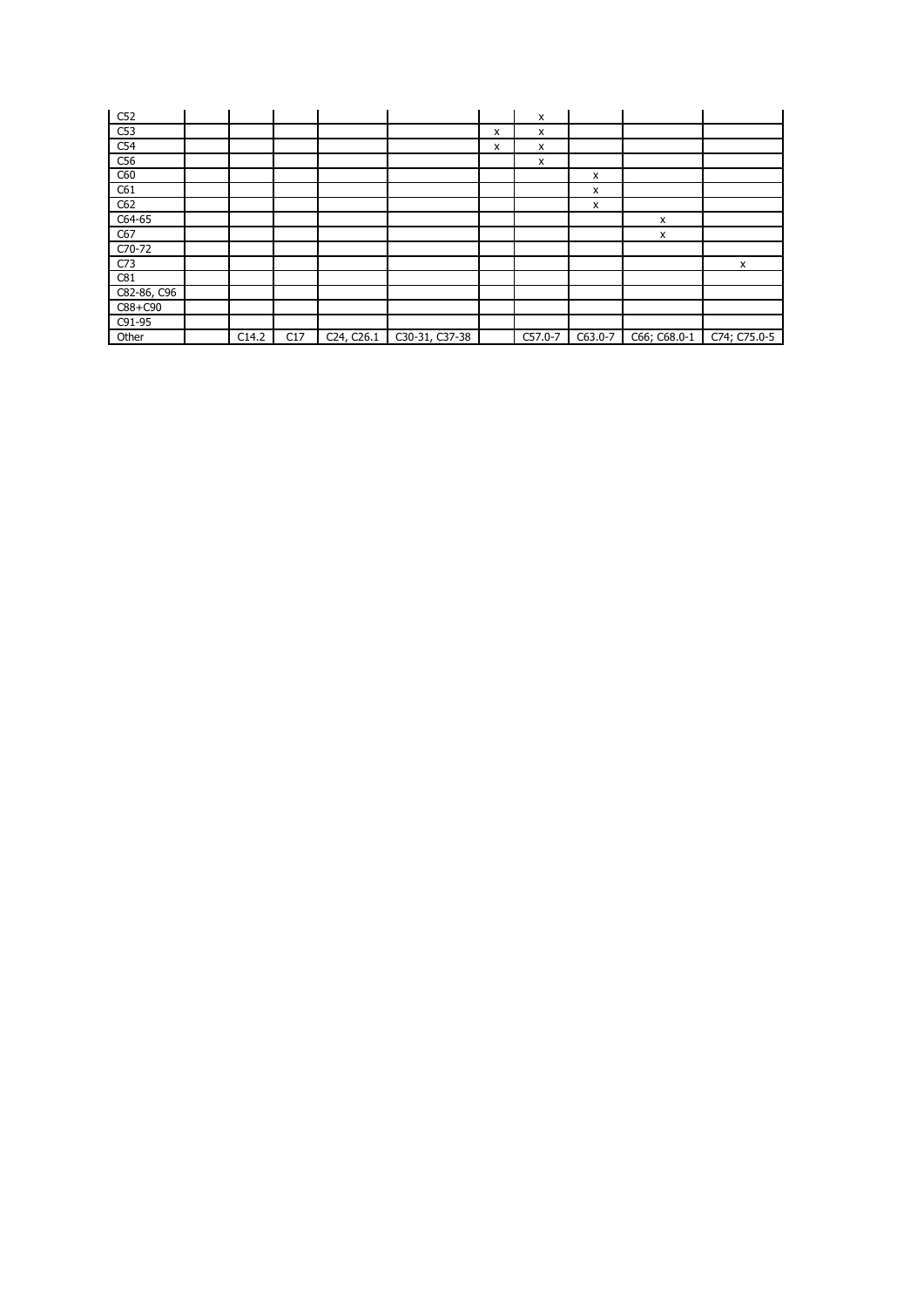|                  | Redistribution of ill-defined codes (ICD-10 3 digit) |                 |                  |     |  |  |  |
|------------------|------------------------------------------------------|-----------------|------------------|-----|--|--|--|
|                  | C14                                                  | C <sub>26</sub> | $\overline{C}39$ | C55 |  |  |  |
| C00-06           | X                                                    |                 |                  |     |  |  |  |
| C07-08           | Χ                                                    |                 |                  |     |  |  |  |
| C09-10           | X                                                    |                 |                  |     |  |  |  |
| C11              | X                                                    |                 |                  |     |  |  |  |
| $C12-13$         | X                                                    |                 |                  |     |  |  |  |
| C15              |                                                      | X               |                  |     |  |  |  |
| C16              |                                                      | X               |                  |     |  |  |  |
| $\overline{C18}$ |                                                      | X               |                  |     |  |  |  |
| $C19-20$         |                                                      | X               |                  |     |  |  |  |
| C <sub>21</sub>  |                                                      | X               |                  |     |  |  |  |
| C <sub>22</sub>  |                                                      | X               |                  |     |  |  |  |
| C <sub>23</sub>  |                                                      | X               |                  |     |  |  |  |
| C <sub>25</sub>  |                                                      | X               |                  |     |  |  |  |
| C <sub>32</sub>  |                                                      |                 | X                |     |  |  |  |
| $C33-34$         |                                                      |                 | X                |     |  |  |  |
| C43              |                                                      |                 |                  |     |  |  |  |
| C44              |                                                      |                 |                  |     |  |  |  |
| C45              |                                                      |                 |                  |     |  |  |  |
| C <sub>46</sub>  |                                                      |                 |                  |     |  |  |  |
| C50              |                                                      |                 |                  |     |  |  |  |
| $\overline{C51}$ |                                                      |                 |                  |     |  |  |  |
| C52              |                                                      |                 |                  |     |  |  |  |
| C53              |                                                      |                 |                  | χ   |  |  |  |
| C54              |                                                      |                 |                  | X   |  |  |  |
| C56              |                                                      |                 |                  |     |  |  |  |
| C60              |                                                      |                 |                  |     |  |  |  |
| C61              |                                                      |                 |                  |     |  |  |  |
| $\overline{C62}$ |                                                      |                 |                  |     |  |  |  |
| C64-65           |                                                      |                 |                  |     |  |  |  |
| C67              |                                                      |                 |                  |     |  |  |  |
| $C70-72$         |                                                      |                 |                  |     |  |  |  |
| C <sub>73</sub>  |                                                      |                 |                  |     |  |  |  |
| C81              |                                                      |                 |                  |     |  |  |  |
| C82-86, C96      |                                                      |                 |                  |     |  |  |  |
| C88+C90          |                                                      |                 |                  |     |  |  |  |
| C91-95           |                                                      |                 |                  |     |  |  |  |
| Other            |                                                      | C17, C24        | $C30-31, C37-38$ |     |  |  |  |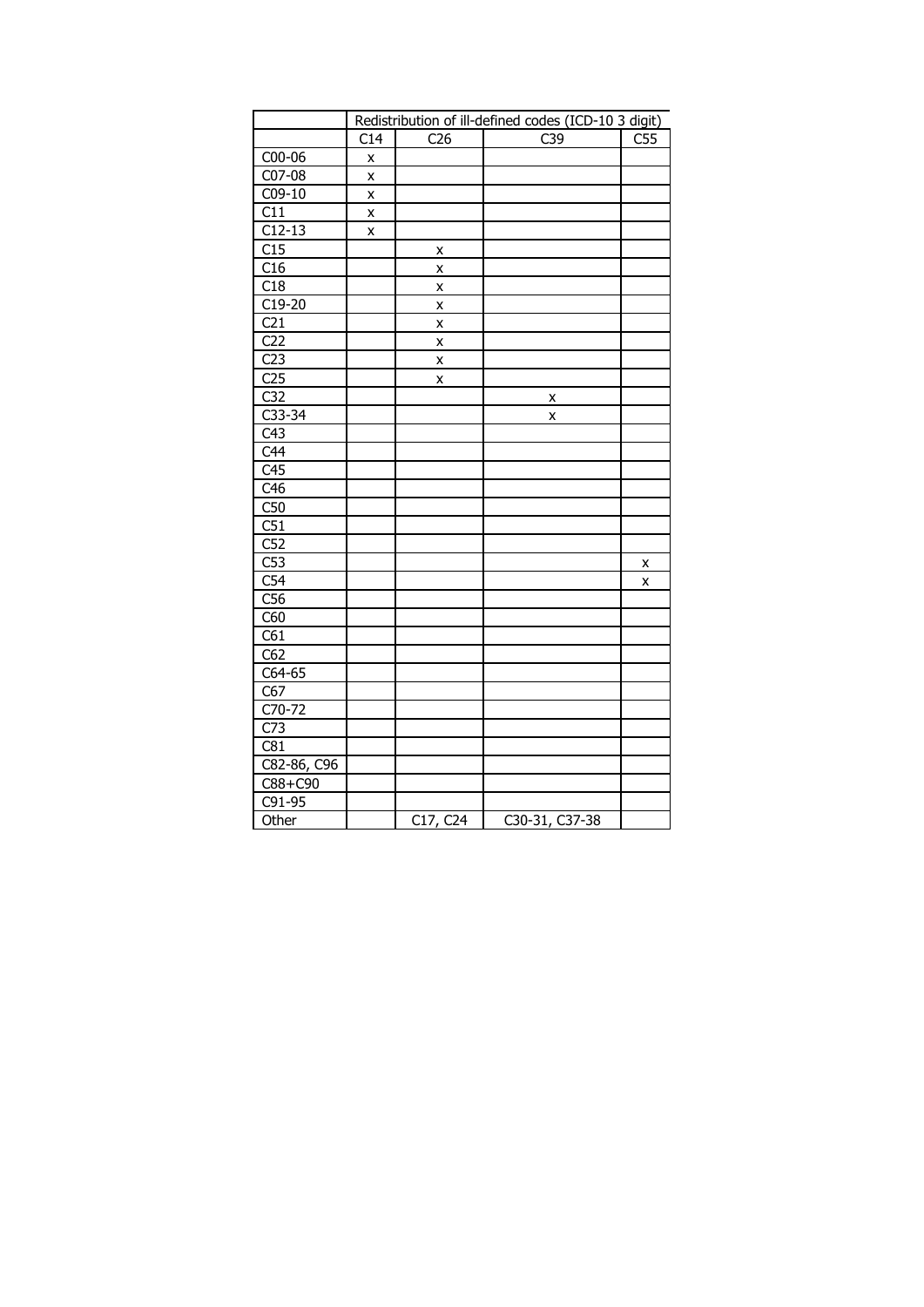### **Annex C. Modelling of incidence and mortality**

Whenever possible, country-specific mortality to incidence ratios (incidence method 3a) were used (Argentina, Bosnia Herzegovina, Brazil, Chile, Colombia, Ecuador, France (metropolitan), Italy, Japan, Peru, Poland, Portugal, Spain and Switzerland).



Example of modelling of mortality to incidence ratios: Japanese cancer registries, lung cancer, by sex.

When this was not possible, regional models were established, based upon the incidence and mortality data from population-based cancer registries which supplied data to *Cancer Incidence in Five Continents* Vol. XI:

Mortality to incidence (incidence method 3b)

- 1. Sub-Saharan Africa: USA, Black population
- 2. Caribbean: Costa Rica, France: Martinique and Guadeloupe and Puerto Rico
- 3. Central America: Costa Rica, Brazil (8 registries), Ecuador (5 registries) and Peru (2 registries)
- 4. South America: Brazil (18 registries), Colombia (4 registries), Ecuador (5 registries) and Peru (2 registries)
- 5. South Central Asia: Kazakhstan
- 6. Western Asia: Israel and Kazakhstan
- 7. Eastern Europe: Bulgaria, Romania (2 registries) and Serbia
- 8. Southern Europe: Croatia, Cyprus, Italy (33 registries), Malta, Slovenia and Spain (14 registries)
- 9. Oceania: New Zealand and New Caledonia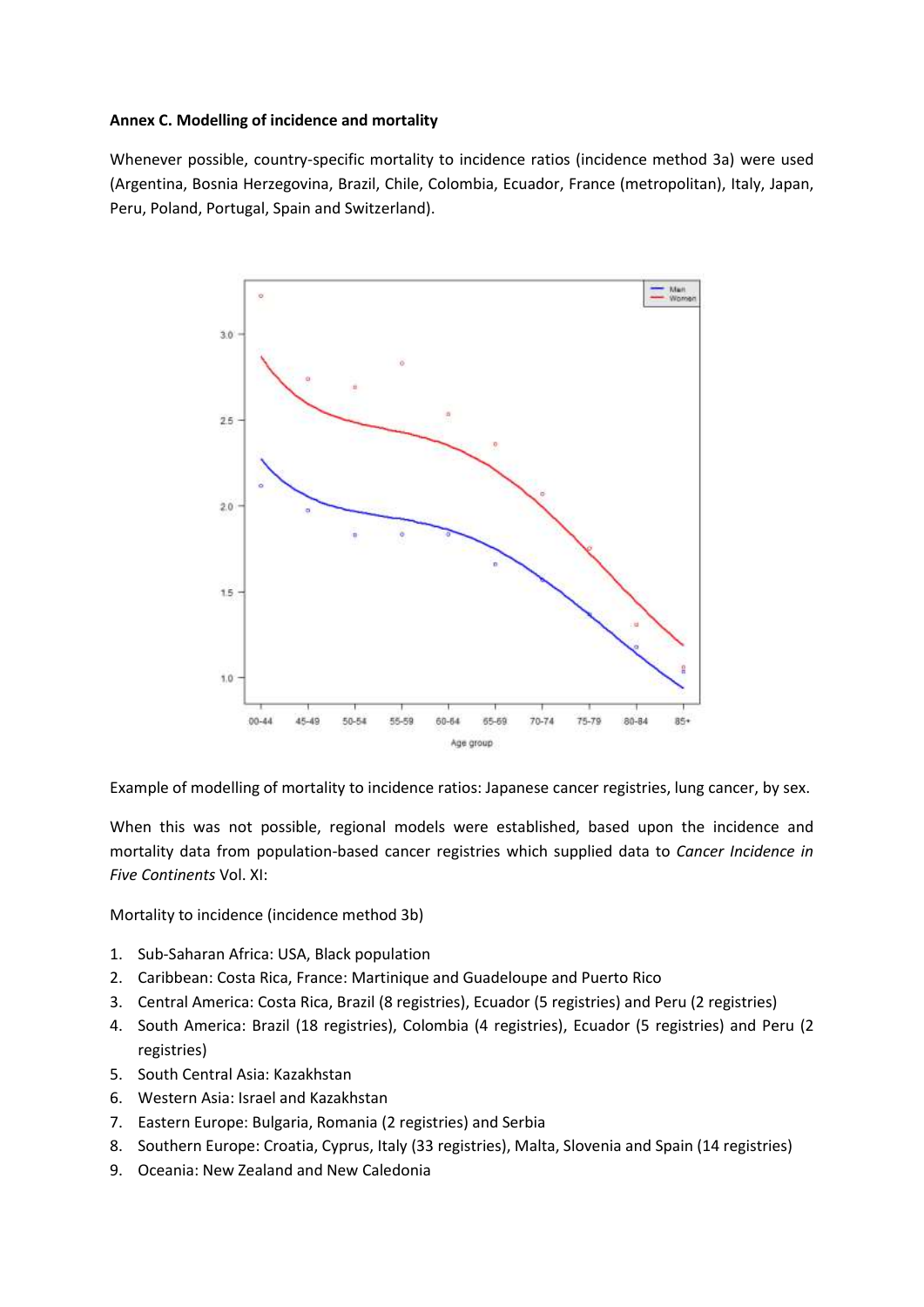Incidence to mortality (mortality method 3)

- 1. Northern Africa: France (15 registries), Italy (33 registries) and Israel.
- 2. Sub-Saharan Africa: USA, Black population (except breast, cervical and childhood cancers, see below)
- 3. South-Eastern Asia: China (90 registries), Japan (9 registries) and Korea
- 4. South Central Asia: Kazakhstan
- 5. Western Asia: Israel and Kazakhstan
- 6. Oceania: New Zealand and New Caledonia

For each sex and cancer site combination, the mortality to incidence and incidence to mortality ratios by age groups were scaled using the ratio of the HDI (Human Development Report 2019, http://hdr.undp.org/) of the country to the mean HDI of the countries in the model.

| $I_{\text{National}} = M_{\text{National}} * (I_{\text{Regional}} / M_{\text{Regional}}) * (HDI_{\text{National}} / HDI_{\text{Regional}})$ | (incidence method 3b) |
|---------------------------------------------------------------------------------------------------------------------------------------------|-----------------------|
| $M_{\text{National}} = I_{\text{National}} * (M_{\text{Regional}}/I_{\text{Regional}}) * (HDI_{\text{Regional}}/HDI_{\text{National}})$     | (mortality method 3)  |

When the resulting ratios by age were lower than 1 (incidence method 3b) or greater than 1 (mortality method 3) these were set to 1. The ratios were then fitted using Poisson regression models as in incidence method 3a.

For countries in Sub-Saharan Africa, and for breast, cervical and childhood (age range 0-14) cancers, mortality was estimated from incidence estimates and modelled survival as described in GLOBOCAN 2012 [1]

- For breast and cervical cancers we used the 5-year relative survival available in [2, 3].
- For childhood cancers we used 5-year relative survival from England for the period 2011-2015 [4], scaled using the ratio of the HDI of the country to the HDI of the UK in 2013.

[1] Ferlay J, Soerjomataram I, Dikshit R, Eser S, Mathers C, Rebelo M, Parkin DM, Forman D, Bray F. Cancer incidence and mortality worldwide: Sources, methods and major patterns in GLOBOCAN 2012. Int J Cancer. 2015 Mar 1;136(5):E359-86. doi: 10.1002/ijc.29210. Epub 2014 Oct 9. PMID: 25220842

[2] Joko-Fru WY, Miranda-Filho A, Soerjomataram I, et al. Breast cancer survival in sub-Saharan Africa by age, stage at diagnosis and human development index: A population-based registry study. Int J Cancer. 2020;146(5):1208‐1218. doi:10.1002/ijc.32406

[3] Sengayi‐Muchengeti M, Joko‐Fru WY, Miranda‐Filho A, et al. Cervical cancer survival in sub‐Saharan Africa by age, stage at diagnosis and Human Development Index (HDI): A population‐based registry study. Int J Cancer. 2020;147(11):3037-3048. doi: 10.1002/ijc.33120. Epub 2020 Jun 19. PMID: 32449157.

[4] Childhood Cancer Statistics, England Annual report 2018 – Appendix B Cancer survival tabulation. http://www.ncin.org.uk/publications/ (accessed 26-05-2020)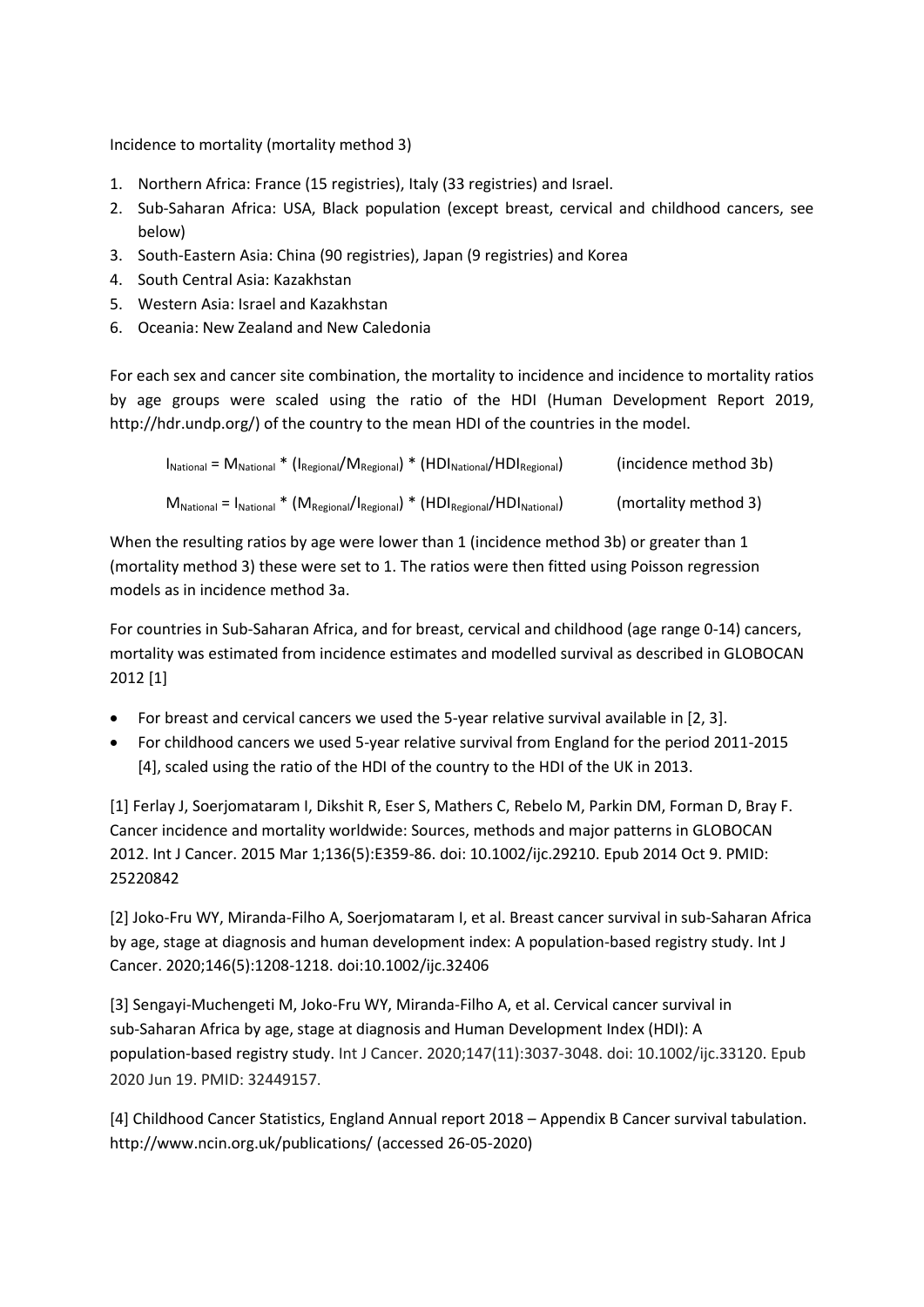### **Annex D. Computation of the standard error by method of estimation**

Uncertainty intervals (95% UI) of the estimated sex- and site-specific number of new cancer cases and cancer deaths for all ages have been computed using the standard error *se* of the crude incidence or mortality rate used in the estimation. The *se* have been calculated on the log scale and the UI back on the arithmetic scale using the following formulae:

> UI<sub>lower</sub>= exp (log(CR2020<sub>pcs</sub>) – 1.96\*se) \* P2020<sub>ps</sub>/ 100,000 UI<sub>upper</sub> = exp (log(CR2020<sub>pcs</sub>) + 1.96\*se) \* P2020<sub>ps</sub>/ 100,000

Where CR2020<sub>pcs</sub> is the estimated crude incidence/mortality rate per 100,000 in 2020 for country p, cancer c and sex s; P2020<sub>ps</sub> is the population of country p and sex s in 2020, and *se* the standard error. The standard error *se* should be corrected for three major causes of bias:

- 1. *Coverage*
- 2. The *lag time*
- 3. The *quality*

For sake of simplicity, the three biases have been considered to have the same importance, and a correction based on three categorical variables having the same range of values from 0 (high) to 10 (low) has been introduced:

*SE* = *se* \* 100/(100-c) \* 100/(100-t) \* 100/(100-q)

Where SE is the combined standard error, *se* is the standard error of the crude incidence or mortality rate used in the estimation calculated on a log scale; the categorical variables c describes the coverage of the dataset; t the time lag expressed in year and q describes the quality of the dataset. For each country, these three categorical variables can be sex- and cancer-specific, depending upon the amount and the quality of available data.

- **For method 1**: for prediction of incidence and mortality rates, *se* is given by the model. The coverage (c) and the lag time (t) = 0 (no penalty) because the variance is composed of the variance of the model and of the variance of the projected crude rate. Quality (q) is based on the quality of the dataset (see below).
- **For methods 2**: most recent rates are used as proxy (incidence and mortality), *se* = 1/√n where n is the number of cases or deaths (all ages) used to compute the crude rate. Because the crude rate is based on the at least three most recent years (see manuscript), n can be very large (e.g. for the Chinese registries, for example) yielding extremely narrow uncertainty intervals, we used the annual number of cases when it was greater than 20 (per year). The coverage (c), the lag time (t) and the quality (q) are defined below.
- **For incidence method 3a** (modelling of M:I ratios using country-specific incidence and mortality data): *se* is the standard error of the crude incidence rate of the pooled incidence data included in the model. The coverage (c), the lag time (t) and the quality (q) are defined below (similar to method 2).
- **For incidence method 3b and mortality method 3** (modelling of M:I/I:M ratios using incidence and mortality data from neighbouring countries): the standard error for incidence (*i*) and mortality (*m*) (*se<sup>i</sup>* and *se<sup>m</sup>* respectively) is defined as the standard error of the estimated crude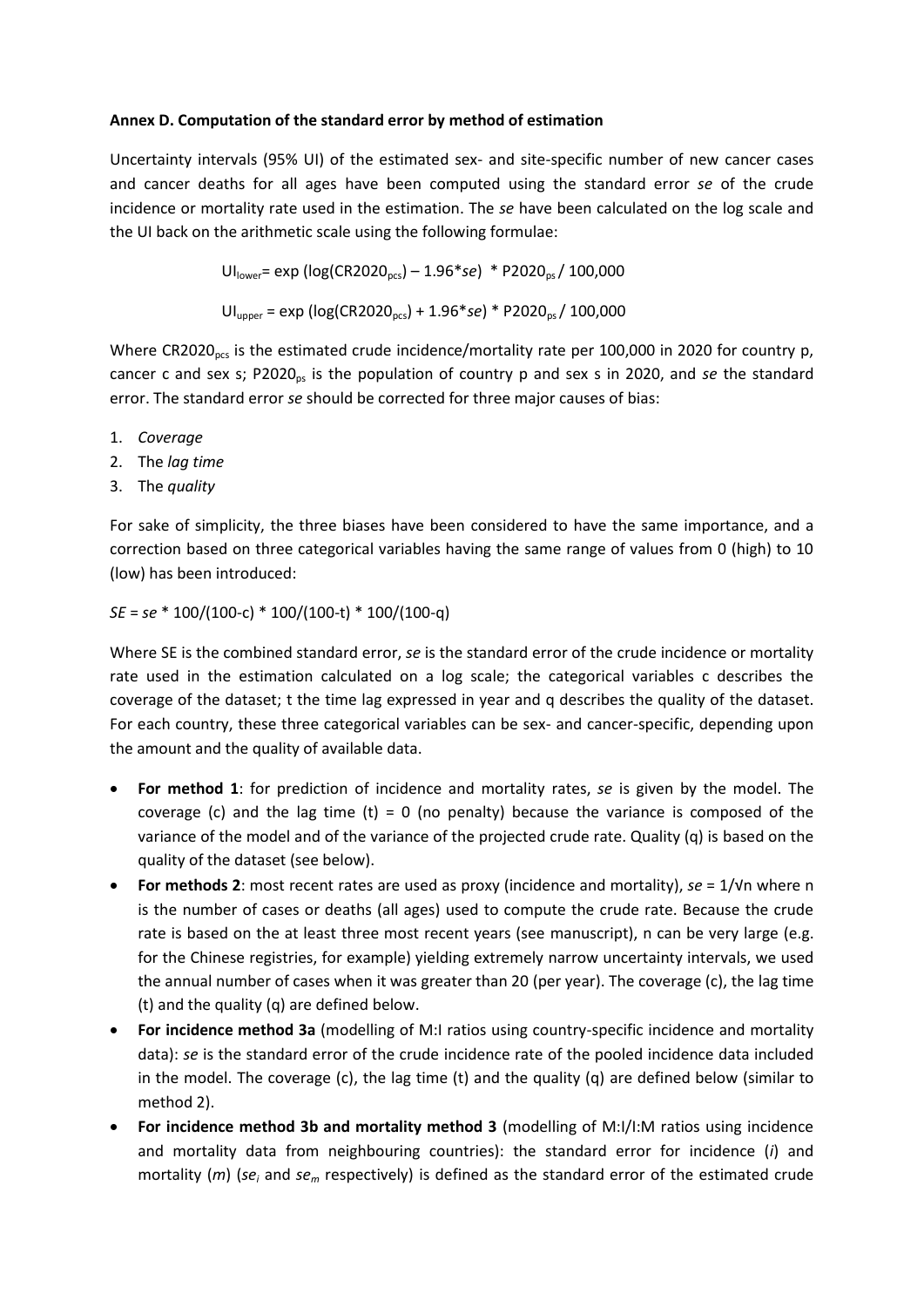mortality rate (*se* (CR2020<sub>m</sub>), incidence method 3b), or of the crude incidence rate (*se* (CR2020<sub>i</sub>), mortality method 3). The lag time (t) is defined below and the coverage (c) and the quality (q) = 10 (no data, maximum penalty).

- **For incidence method 4** ('All sites' incidence rates from neighbouring registries partitioned using frequency data): *se* is computed using the annual number of cases in the frequency dataset, the lag time (t) is defined below, the coverage (c) = 10 (no incidence rates) and quality (q) = 8 (poor quality).
- **For method 9** (average of rates from neighbouring countries, incidence and mortality): *se* is defined as the largest standard error of the crude incidence/mortality rate in the neighbouring countries, the lag time (t) as the population weighted average of neighbouring countries lag times, the coverage (c) and the quality (q) = 10 (no data, maximum penalty).

# **All sites** (by country and sex)

*se*= 1/√n with n total annual number of cancer cases or cancer deaths by sex. t = max lag time within the 38 specific cancers  $q = c =$  highest values for quality and coverage within the 38 specific cancers

# **Area/World by sex and site** (including "All sites")

*se*= 1/√n with n = population weighted average of the annual number of cases or deaths by sex and cancer in the countries/areas.

t = population weighted average of the lag times by sex and cancer in the countries/areas.

q = population weighted average of quality by sex and cancer in the countries/areas.

c = population weighted average of coverage by sex and cancer in the countries/areas.

# **Both sexes combined**

 $se = V se_m^2 + se_f^2$ .  $t = (t_m + t_f)/2$  $q = (q_m + q_f)/2$  $c = (c_m + c_f)/2$ 

Where *m* is for males and *f* is for females. Definition of the categorical variables:

**Coverage:** c is defined as followed:

c=0 if coverage = 100% or if the standard error is obtained from prediction (method 1) because coverage is already taken into consideration in the computation of the variance of the projected crude rate.

```
c=10 coverage = 0% (no data)
c=9 coverage < 1%
c=8 coverage < 5%
c=7 coverage < 10%
c=1 if coverage > 95%
c=2 coverage > 90%
c=3 coverage > 80%
```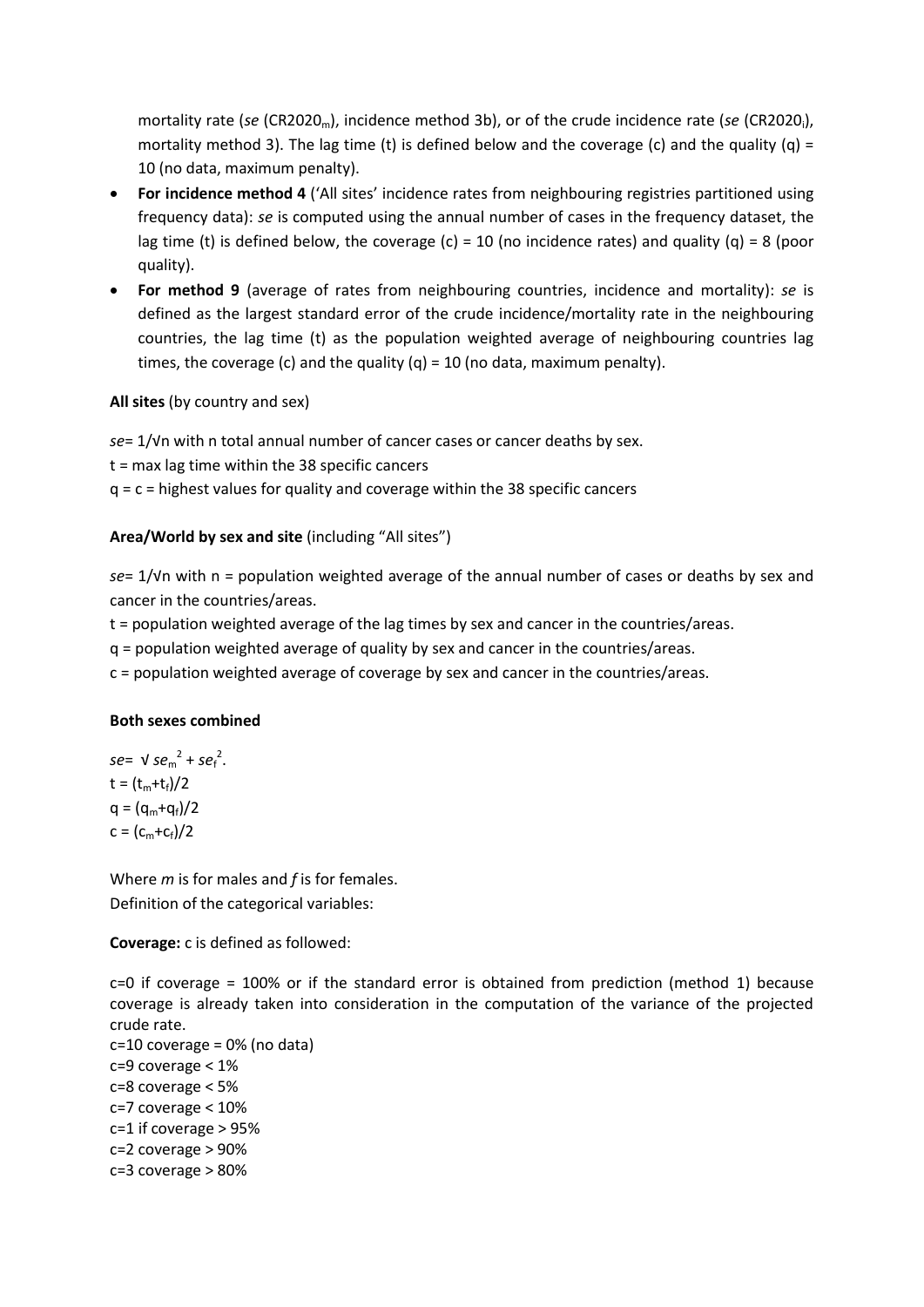c=4 coverage > 60% c=5 coverage > 50% c=6 otherwise (between 10% and 50%).



Benefits of increasing population coverage by cancer registration.

Source: Planning and Developing Population-Based Cancer Registration in Low- and Middle-Income Settings. IARC Technical Report 43. https://publications.iarc.fr/Book-And-Report-Series/Iarc-Technical-Publications

**Lag time**: t is the difference (in year) between the mid-period of the most recent incidence or mortality rates used to compute the sex and site-specific estimates, and the target year (2020).  $t = 0$ when method 1 is used because the lag time is already taken into consideration in the computation of the variance of the projected crude rate.

**Quality (incidence):** q is based on results from the *Cancer Incidence in Five Continents* Vol. XI (CI5) editorial process.

q=0 if the national or all sub-national registries are included in CI5 without an asterisk.

q=1 if the national or all sub-national registries are included in the last volume of CI5 with an asterisk. q=2 to 7 are based on the review of the datasets by IARC staff (including Visiting Scientist) during the editorial processes of CI5 and Cancer in Sub Saharan Africa projects (see also Chapter 5 of CI5 Vol. XI available at https://ci5.iarc.fr/CI5-XI/Default.aspx).

q=8 if frequency data were used

q=10 if there were no data.

**Quality (mortality):** q is based on the percentage of garbage codes (GC), as defined in the World health statistics 2017 (monitoring health for the SDGs, Sustainable Development Goals. Geneva: World Health Organization; 2017).

q=10 no data q=0 if GC = 0%  $q=1$  if  $GC < 5%$ q=2 if GC < 10% q=3 if GC < 15%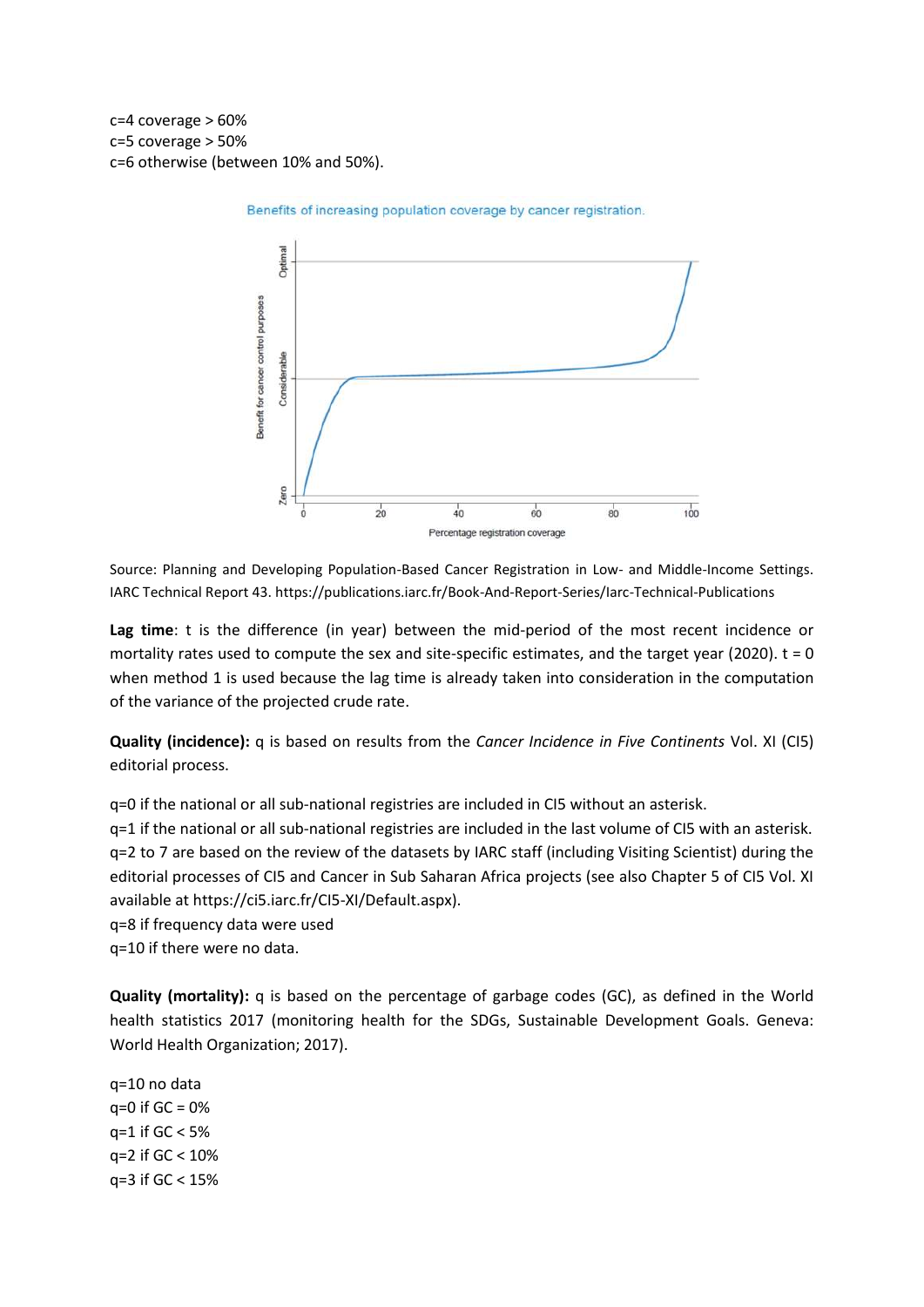q=4 if GC < 20% q=5 if GC < 25% q=6 if GC < 30% q=7 if GC < 35% q=8 if GC < 40% q=9 if GC >= 40%